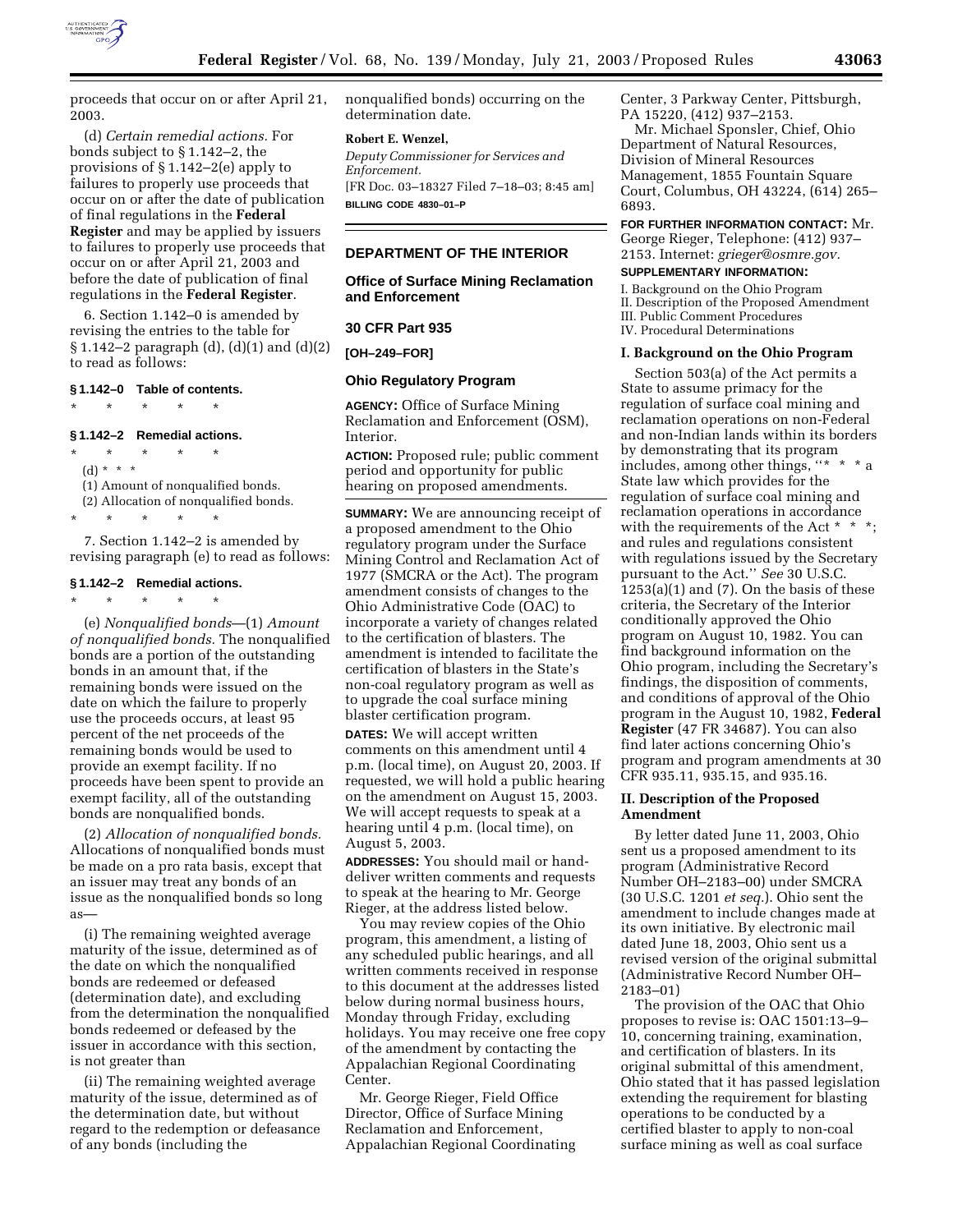mining. Therefore, Ohio is now proposing to extend OAC Section 1501:13–9–10 to also apply to non-coal surface mining as well as coal surface mining. Ohio is also proposing other amendments to OAC 1501:13–9–10. The specific amendments to OAC 1501:13– 9–10 are identified below.

The regulation at 13–9–10(A), General, is amended at  $13-9-10(A)(1)$ by adding the word ''surface'' and by adding the phrase ''in coal and industrial minerals mines'' to the first sentence. As amended,  $13-9-10(A)(1)$ provides as follows:

(1) All surface blasting operations in coal and industrial minerals mines, including surface blasting operations incident to underground mining and blasting operations on coal exploration operations, shall be conducted by a certified blaster who has obtained certification pursuant to the requirements of this rule.

The regulation at 13–9–10(A), General, is amended by adding new 13– 9–10(A)(3) to provide as follows:

(3) The chief may grant reciprocity to any blaster who holds a valid certification issued under any state or federal blaster certification program approved by the U.S. Department of the Interior's Office of Surface Mining. However, to obtain certification under this rule, the blaster must apply for and pass an examination on Ohio blasting regulations pertaining to coal and industrial minerals mines, and meet any other requirement deemed necessary by the chief.

The regulation at 13–9–10(B), Training, is amended by deleting the word ''coal'' immediately before the words ''mining operations'' in the first sentence. As amended, the sentence provides that ''[t]he chief shall conduct workshops, as necessary, to inform blasters of changes in blasting rules and certification procedures, and shall ensure that courses are available to train persons responsible for the use of explosives in mining operations.''

The regulation at 13–9–10(B)(7), Training, is amended by adding the words ''in coal and non-coal surface mines.'' As amended, 13–9–10(B)(7) provides as follows: ''(7) All federal and state rules applicable to the use of explosives in coal and non-coal surface mines:''

The regulation at 13–9–10(B)(9), Training, is amended by deleting the word ''Schedules'' and replacing that word with the words ''Blast schedules.''

The regulation at 13–9–10(B)(14), Training, is amended by deleting the word ''Unpredictable'' immediately before the word ''hazards,'' and replacing that word with the word ''Potential.'' In addition, a new item at  $13-9-10(B)(14)(e)$  is added to read as follows: ''(e) Toxic gases.'' The word

''and'' is deleted at the end of subdivision (14)(c), and the word ''and'' is added at the end of subdivision (14)(d). As amended, 13–9–10(B)(14) provides as follows:

(14) Potential hazards, including:

(a) Lightning;

- (b) Stray currents;
- (c) Radio waves;
- (d) Misfires; and
- (e) Toxic gases.

The regulation at  $13-9-10(C)(1)$ , concerning minimum training for certification, is amended by adding the words ''a minimum of 30 hours of'' immediately before the word ''training.'' The word ''in'' immediately following the word ''training'' is deleted and replaced with the word ''covering.'' The words ''division of reclamation'' are deleted and are replaced with the word "chief." As amended,  $13-9-10(C)(1)$ provides as follows:

(1) Received a minimum of 30 hours of training covering all the topics set forth in paragraph (B) of this rule in a course taught under the supervision of the chief, or in a course, or series of courses, deemed equivalent by the chief;

The regulation at 13–9–10(C)(2), concerning experience required for certification, is amended by deleting most of the existing language and adding language to provide as follows:

(2) Worked on a blasting crew or directly supervised a blasting crew for at least two years in mining, excavation, or an equivalent working environment;

The regulation at  $13-9-10(C)(3)$ , concerning on-the-job training is new and provides as follows:

(3) Received direction and on-the-job training from a certified blaster;

The regulation at  $13-9-10(C)(5)$  $((C)(4)$  prior to the addition of new (C)(3)), concerning written examination, is amended by correcting a typographical error. The word ''if'' is deleted and replaced by the word ''of.''

The regulation at 13–9–10(D)(1), concerning certification, is amended by deleting the words ''or a certifying authority designated by the chief,'' and replacing those words with the words ''or an authorized representative.'' The phrase ''to accept responsibility for blasting operations'' is amended to read ''to accept responsibility for surface blasting operations in mines.'' The words ''under this rule and rule 1501:13–9–06 of the Administrative Code'' are deleted. As amended, 13–9– 10(D)(1) provides as follows:

(1) The chief, or an authorized representative, shall certify for three years those persons examined and found to be competent and to have the necessary

experience to accept responsibility for surface blasting operations in mines.

The regulation at  $13-9-10(D)(2)(b)$ , concerning recertification, is deleted in its entirety and replaced with new language to provide as follows:

(b) Received a minimum of 24 hours of continuing education by attending blastingrelated courses, seminars or conferences approved by the chief or an authorized representative, with at least 8 hours obtained from an organization or person other than the blaster's employer or its parent company or explosives supplier.

The regulation at  $13-9-10(E)(1)$ , concerning conditions of certification, is amended by adding the word ''mine'' immediately before the words ''permit area.'' As amended, 13–9–10(E)(1) provides as follows:

(1) A certificate of blaster certification, shall be carried by a blaster, or shall be on file at the mine permit area, during blasting operations.

The regulation at 13–9–10(E)(2), concerning conditions of certification, is amended by deleting the words ''division of reclamation'' and adding in their place the word ''chief.'' As amended,  $13-9-10(E)(2)$  provides as follows:

(2) Upon request by an authorized representative of the chief or other regulatory authority having jurisdiction over the use of explosives, a blaster shall immediately exhibit his or her certificate to the authorized representative.

The regulation at  $13-9-10(E)(5)$ , concerning conditions of certification, is amended by deleting the words ''and certifying authority designated by the chief.'' As amended, 13–9–10(E)(5) provides as follows:

(5) A certified blaster shall take every reasonable precaution to protect his or her certificate from loss, theft, or unauthorized duplication. Any such occurrence shall be reported immediately to the chief.

The regulation at 13–9–10(F)(1), concerning suspension and revocation, is amended by deleting the words ''or a certifying authority designated by the chief.'' As amended, 13–9–10(F)(1) provides as follows:

(1) Following written notice and opportunity for a hearing, the chief may, and upon a finding of willful conduct shall, suspend or revoke the certification of a blaster during the term of the certification, or take other necessary action for any of the following reasons:

The regulation at  $13-9-10(F)(1)(b)$ , concerning suspension and revocation, is amended by adding the words ''a blasting-related permit condition'' immediately following the words ''laws or regulations.'' As amended, 13–9–  $10(F)(1)(b)$  provides as follows: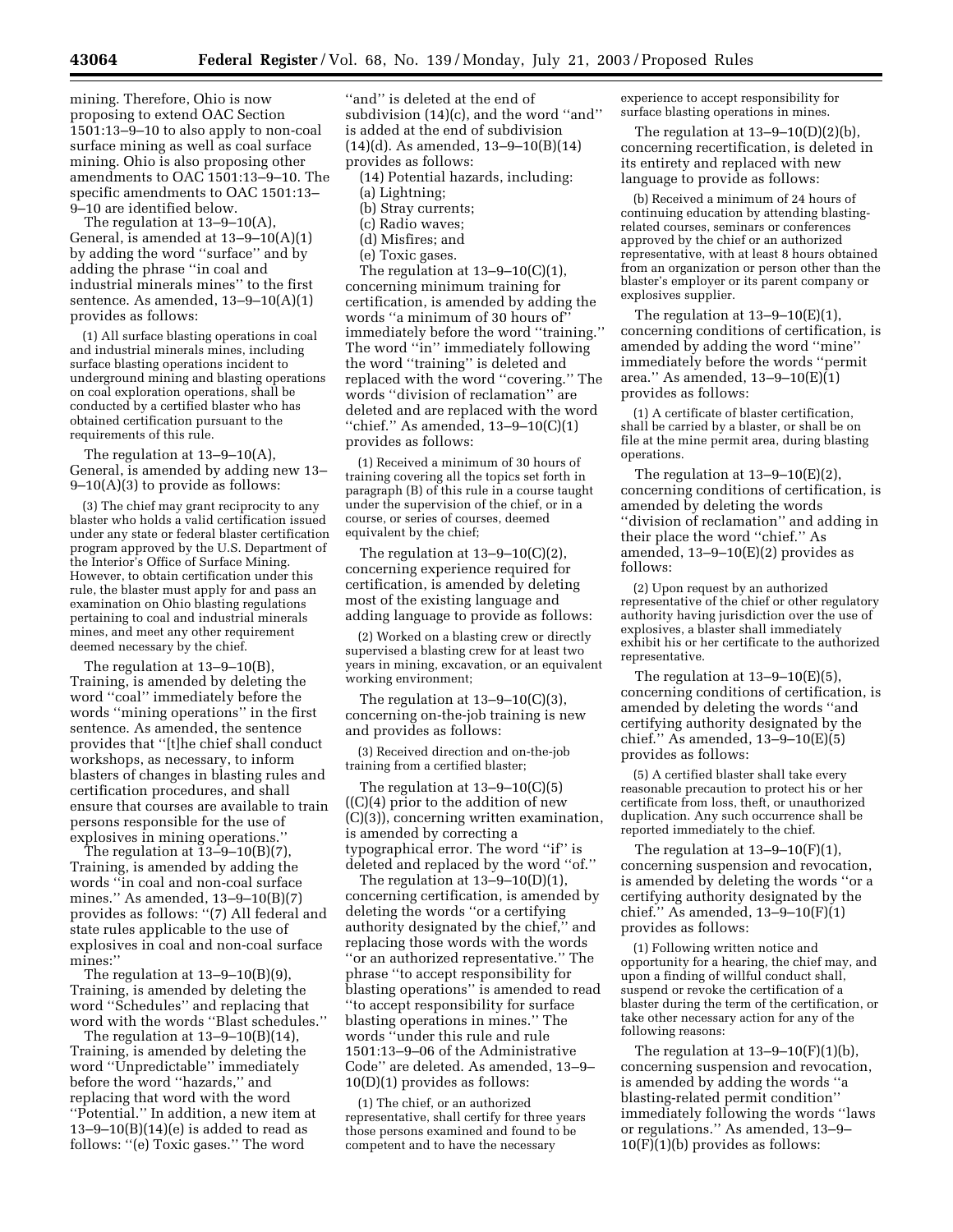(b) Violation of any provision of State or Federal explosives laws or regulations, a blasting-related permit condition, or any condition of certification;

The regulation at  $13-9-10(F)(1)(f)$ , concerning suspension and revocation, is new and provides as follows:

(f) Conducting a blast where flyrock was cast beyond the permit boundary of any mine.

The regulation at 13–9–10(F)(3), concerning suspension and revocation, is amended by deleting the words ''or a designated certifying authority,'' and adding in their place the words ''and may work on a blasting crew only under the direct supervision of a certified blaster.'' As amended, 13–9–10(F)(3) provides as follows:

(3) Upon notice of a suspension or revocation, the blaster shall immediately surrender the suspended or revoked certificate and all copies thereof to the chief, and may work on a blasting crew only under the direct supervision of a certified blaster.

The regulation at  $13-9-10(F)(4)$ , concerning suspension and revocation, is amended by deleting the phrase ''during the term of the suspension,'; deleting paragraph (4)(a); paragraph  $(4)(b)$  becomes  $(4)(a)$ ; paragraph  $4(c)$ becomes paragraph 4(b) and then replacing the word ''a'' with the word ''the'' at (4)(b); and adding a new paragraph (4)(c). As amended 13–9– 10(F)(4) provides as follows:

(4) To repossess a suspended certificate the blaster must:

(a) Exhibit a pattern of conduct consistent with the acceptance of responsibility for blasting operations;

(b) Pass the written examination administered under paragraph (C) of this rule; and

(c) Meet any other requirements imposed by the chief under the terms of the suspension.

### **III. Public Comment Procedures**

Under the provisions of 30 CFR 732.17(h), we are seeking your comments on whether the amendment satisfies the applicable program approval criteria of 30 CFR 732.15. If we approve the amendment, it will become part of the Ohio program.

#### *Written Comments*

Send your written or electronic comments to OSM at the address given above. Your written comments should be specific, pertain only to the issues proposed in this rulemaking, and include explanations in support of your recommendations. We may not consider or respond to your comments when developing the final rule if they are received after the close of the comment

period (see **DATES**). We will make every attempt to log all comments into the administrative record, but comments delivered to an address other than the Appalachian Regional Coordinating Center may not be logged in.

#### *Electronic Comments*

Please submit Internet comments as an ASCII, Word file avoiding the use of special characters and any form of encryption. Please also include ''Attn: SATS NO. OH–249–FOR'' and your name and return address in your Internet message. If you do not receive a confirmation that we have received your Internet message, contact the Appalachian Regional Coordinating Center at (412) 937–2153.

#### *Availability of Comments*

We will make comments, including names and addresses of respondents, available for public review during normal business hours. We will not consider anonymous comments. If individual respondents request confidentiality, we will honor their request to the extent allowable by law. Individual respondents who wish to withhold their name or address from public review, except for the city or town, must state this prominently at the beginning of their comments. We will make all submissions from organizations or businesses, and from individuals identifying themselves as representatives or officials of organizations or businesses, available for public inspection in their entirety.

#### *Public Hearing*

If you wish to speak at the public hearing, contact the person listed under **FOR FURTHER INFORMATION CONTACT** by 4:00 p.m. (local time), on August 5, 2003. If you are disabled and need special accommodations to attend a public hearing, contact the person listed under **FOR FURTHER INFORMATION CONTACT.** We will arrange the location and time of the hearing with those persons requesting the hearing. If no one requests an opportunity to speak, we will not hold a hearing.

To assist the transcriber and ensure an accurate record, we request, if possible, that each person who speaks at the public hearing provide us with a written copy of his or her comments. The public hearing will continue on the specified date until everyone scheduled to speak has been given an opportunity to be heard. If you are in the audience and have not been scheduled to speak and wish to do so, you will be allowed to speak after those who have been scheduled. We will end the hearing after everyone scheduled to speak and others

present in the audience who wish to speak, have been heard.

### *Public Meeting*

If only one person requests an opportunity to speak, we may hold a public meeting rather than a public hearing. If you wish to meet with us to discuss the amendment, please request a meeting by contacting the person listed under **FOR FURTHER INFORMATION CONTACT.** All such meetings will be open to the public and, if possible, we will post notices of meetings at the locations listed under **ADDRESSES.** We will make a written summary of each meeting a part of the Administrative Record.

# **IV. Procedural Determinations**

#### *Executive Order 12630—Takings*

This rule does not have takings implications. This determination is based on the analysis performed for the counterpart Federal regulation.

## *Executive Order 12866—Regulatory Planning and Review*

This rule is exempt from review by the Office of Management and Budget under Executive Order 12866.

### *Executive Order 12988—Civil Justice Reform*

The Department of the Interior has conducted the reviews required by section 3 of Executive Order 12988 and has determined that this rule meets the applicable standards of subsections (a) and (b) of that section. However, these standards are not applicable to the actual language of State regulatory programs and program amendments because each program is drafted and promulgated by a specific State, not by OSM. Under sections 503 and 505 of SMCRA (30 U.S.C. 1253 and 1255) and the Federal regulations at 30 CFR 730.11, 732.15, and 732.17(h)(10), decisions on proposed State regulatory programs and program amendments submitted by the States must be based solely on a determination of whether the submittal is consistent with SMCRA and its implementing Federal regulations and whether the other requirements of 30 CFR parts 730, 731, and 732 have been met.

### *Executive Order 13132—Federalism*

This rule does not have Federalism implications. SMCRA delineates the roles of the Federal and State governments with regard to the regulation of surface coal mining and reclamation operations. One of the purposes of SMCRA is to ''establish a nationwide program to protect society and the environment from the adverse